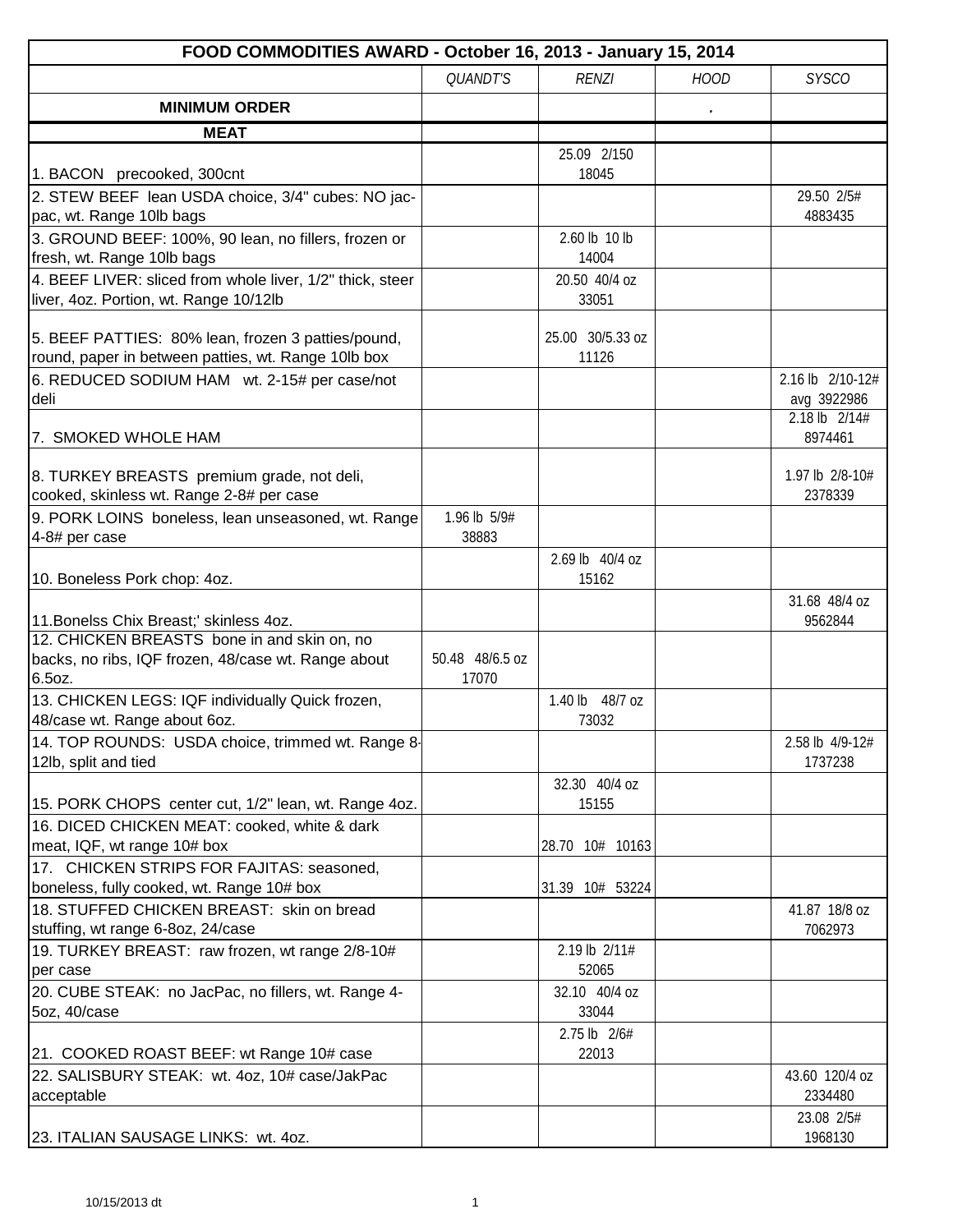|                                                            | <b>QUANDT'S</b>            | <b>RENZI</b>             | <b>HOOD</b> | <b>SYSCO</b>                |
|------------------------------------------------------------|----------------------------|--------------------------|-------------|-----------------------------|
| 24. PORK BREAKFAST SAUSAGE LINKS, cooked<br>$1oz$ .        |                            |                          |             | 18.27 1/10 #<br>1488493     |
| 25. BONELESS CHICKEN BREAST                                |                            |                          |             | 45.32 48/6 oz<br>9562885    |
| 26. CHICKEN CORDON BLEU                                    |                            |                          |             | 38.75 36/4 oz<br>1624329    |
| 27. PRECOOKED SLICED MEATLOAF DELUXE                       |                            |                          |             | 41.25 120/4 oz<br>6772883   |
| 28. GROUND TURKEY                                          |                            |                          |             | 13.71 4/5#<br>7268279       |
| 29. TURKEY DOGS - 10 lb package                            |                            | 21.00 4/5#<br>23099      |             |                             |
| 30. GROUND BEEF - 80/20 frozen - 10 lb package             | 2.20 lb 8/10# avg<br>38579 |                          |             |                             |
| 31. GROUND BEEF - 80/20 - fresh - 5 lb package             |                            |                          |             | 2.23 lb 4/5# avg<br>0566709 |
| <b>FROZEN MEAT</b>                                         |                            |                          |             |                             |
| 1. PORK BBQ RIBETTES: cooked, 100/case                     |                            |                          |             | 26.15 53/3 oz<br>7154263    |
| 2. BREADED VEAL PATTY with CHEESE: 40/case                 |                            | 29.00 40/4 oz<br>33041   |             |                             |
| 3. STUFFED PEPPERS W/SAUCE: 48/case                        |                            |                          |             | 49.84 4/5 lb<br>2517001     |
| 4. STUFFED CABBAGE W/SAUCE: 48/case                        |                            |                          |             | 61.29 $4/5.7$ #<br>8156978  |
| 5. BREADED FISH : uncooked 32/cse comparable to<br>Pier 17 | 41.51 32/5oz<br>19395      |                          |             |                             |
| 6. BREADED FISH COOKED 48/CASE                             |                            |                          |             | 19.74 10 lb<br>6085167      |
| 7. UNBREADED VEAL PATTY: 4oz.                              | 32.39 40/4 oz<br>30717     |                          |             |                             |
| 8. FROZEN MANICOTTI: 60/case 3oz.                          |                            | 24.09 60/2.7 oz<br>35243 |             |                             |
| 9. FROZEN STUFFED SHELLS: 20z., 120/case                   |                            | 36.00 120/2 oz<br>35249  |             |                             |
| 10. PEPPERONI: sliced, 10# case                            | 26.63<br>10#<br>29942      |                          |             | 40.62 25#<br>1752062        |
| 11. ITALIAN SAUSAGE CUBES: cooked                          |                            |                          |             | 17.58 2/5#<br>8131443       |
| 12. BREADED CHICKEN PATTY: 3oz., oven ready,<br>white meat |                            | 11.39 52/3.1 oz<br>55057 |             |                             |
| 13. ITALIAN MEATBALLS: 10# BOX                             |                            |                          |             | 55.29 40#<br>4288577        |
| 14. CUBED PORK                                             |                            |                          |             | 23.08 10#<br>1534262        |
| 15. PULLED TURKEY                                          |                            | 36.90 2/5#<br>52031      |             |                             |
| 16. HOT DOGS                                               |                            | 15.00 2/5#<br>22063      |             |                             |
| 17. BABY BACK RIBS                                         |                            | 3.90 1/30#<br>17113      |             |                             |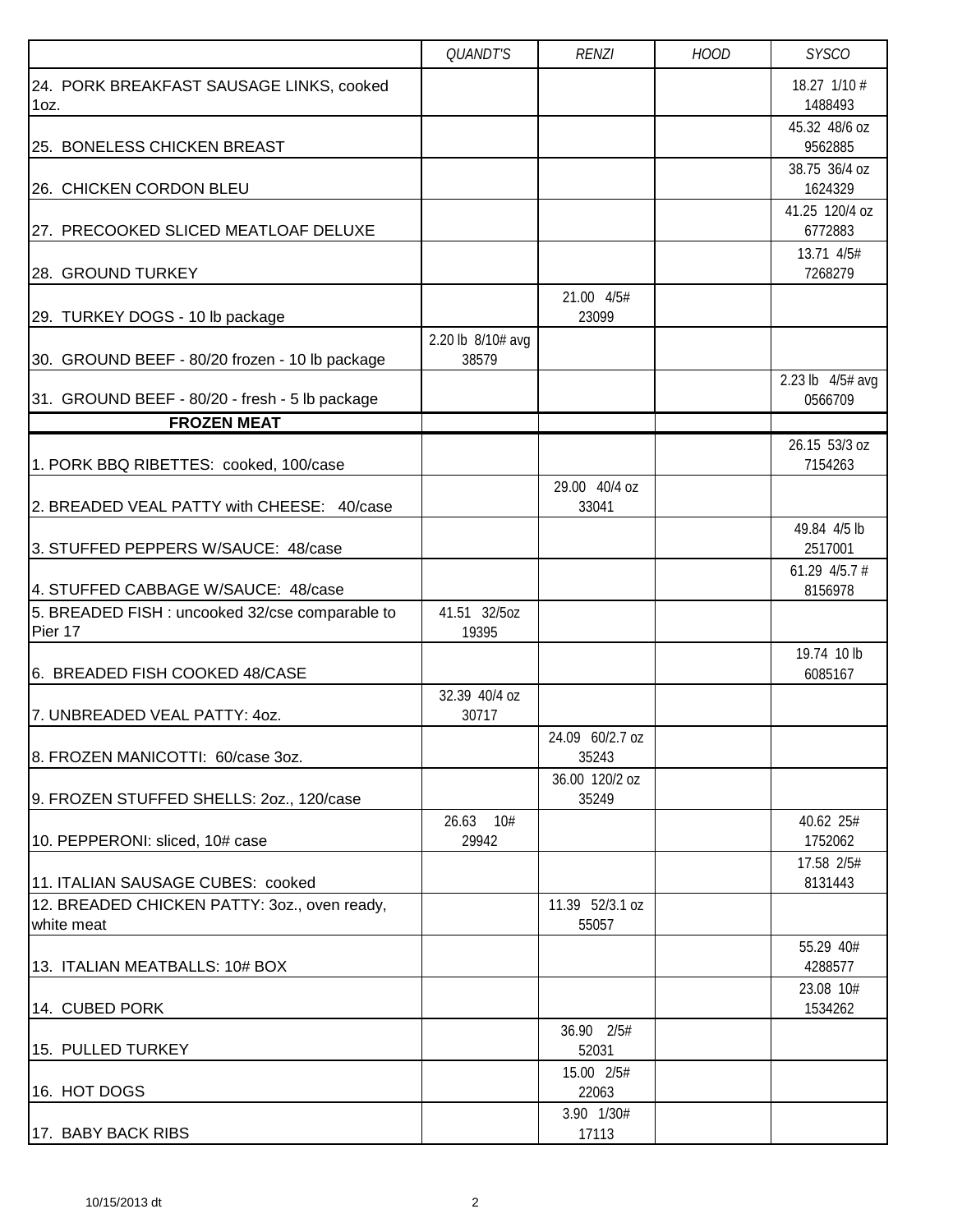|                                       | QUANDT'S   | <b>RENZI</b>             | <b>HOOD</b> | <b>SYSCO</b>                |
|---------------------------------------|------------|--------------------------|-------------|-----------------------------|
| 18. BREAKFAST TURKEY SAUSAGE          |            |                          |             | 24.09 160/1 oz<br>5393236   |
| 19. UNBREADED FISH FILLETS 4 oz       |            | 78.80 4/10#<br>10439     |             |                             |
| 20. BREAKFAST SAUSAGE PATTIES         |            | 17.50 10# 37020          |             |                             |
| 21. FISH NUGGETS 1 oz                 |            |                          |             | 19.35 10#<br>2124709        |
|                                       |            | 35.00 160/1 oz           |             |                             |
| 22. POLLOCK POTATO CRUNCH NUGGET 1 oz | 14.56 6/5# | 42100                    |             |                             |
| 23. TATOR TOT 1 oz                    | 12155      |                          |             |                             |
| 24. HASHBROWN 2.25 oz                 |            |                          |             | 16.07 6/3.5#<br>0393678     |
| 25. PANCAKES - BUTTERMILK 1.2 oz      |            |                          |             | 10.15 144/1.2oz<br>0669200  |
| 26. DICED TURKEY                      |            | 2.25 lb 2/5#<br>10161    |             |                             |
| 27. BREADED FISH FILLETS 4 oz         |            |                          |             | 19.97 10#<br>1900737        |
| 28. 5" ROUND PIZZA - individual       |            | 36.00 60/5 oz<br>80067   |             |                             |
| <b>FISH</b>                           |            |                          |             |                             |
| 1. TUNA FISH: 4# can                  |            | 56.00 6/66.5 oz<br>64025 |             |                             |
| 2. TUNA FISH: 12 oz can               |            |                          |             | 49.99 24/12 oz<br>8524357   |
| <b>EGGS</b>                           |            |                          |             |                             |
| 1. PEELED HARD COOKED: 20#            |            |                          |             | 24.74 2/10#<br>5826500      |
| 2. PASTEURIZED EGGS: 15/2#            |            | 36.50 15/2#<br>27022     |             |                             |
| 3. EGG PATTIES - frozen               |            |                          |             | 30.35 200/1 oz<br>9546797   |
| <b>PASTA</b>                          |            |                          |             |                             |
| 1. SPAGHETTI                          |            | 11.59 20# 84072          |             |                             |
| 2. ELBOW MACARONI                     |            |                          |             | 11.50 20#<br>8644375        |
| 3. ZITI                               |            | 11.59 20# 84074          |             |                             |
| 4. SPIRALS: tricolored                |            | 8.20 10# 84096           |             |                             |
| 5. RICE: par boil                     |            |                          |             | 11.41 25#<br>7905441        |
| 6. LASAGNA NOODLES                    |            | 14.50 12/1#<br>76879     |             |                             |
| 7. EGG NOODLES                        |            | 8.75 10# 84082           |             |                             |
| 8. FROZEN RAVIOLI                     |            | 17.15 300<br>86212       |             | 14.00 220/.58 oz<br>1314822 |
| <b>BAKING PRODUCTS</b>                |            |                          |             |                             |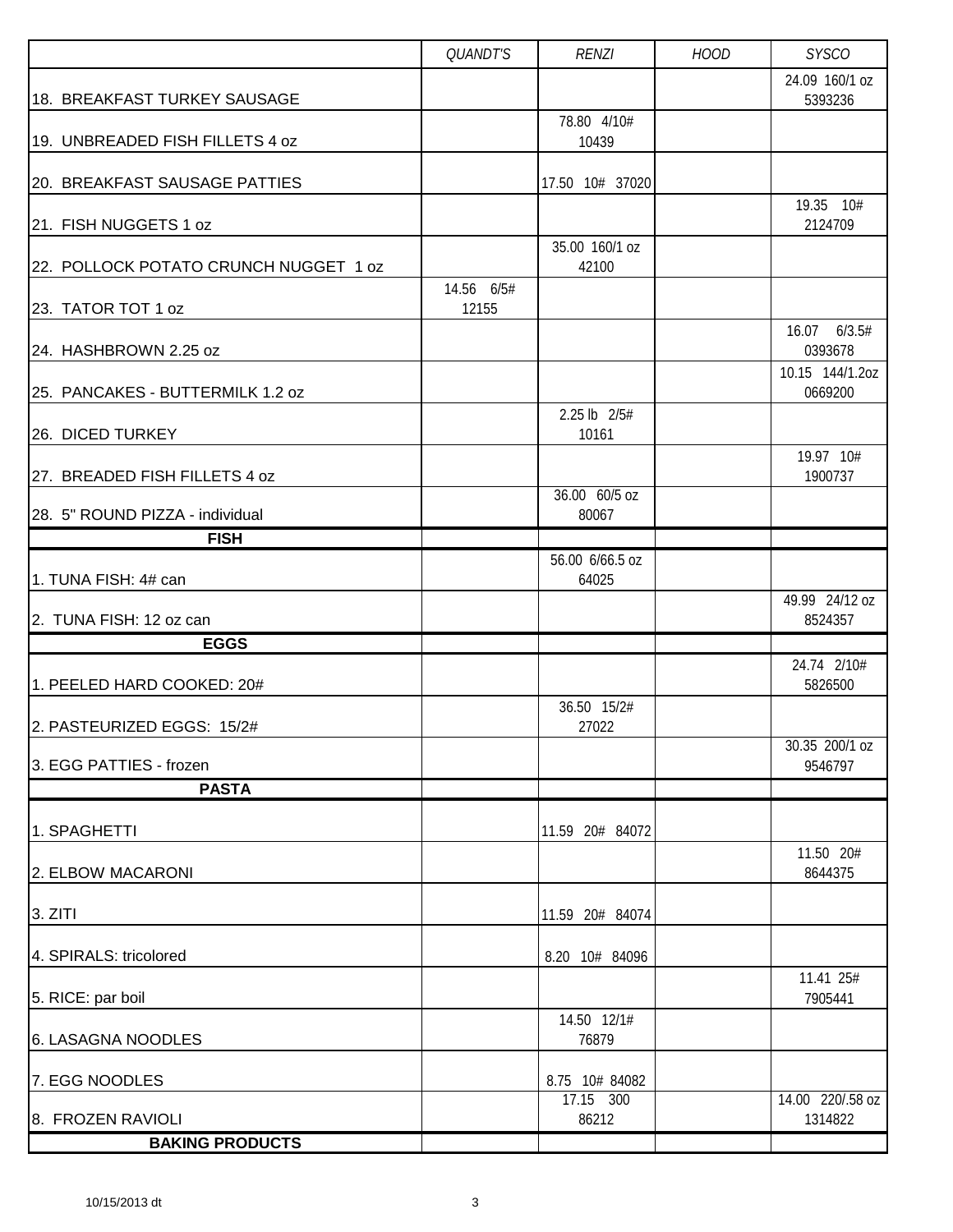|                                | QUANDT'S          | <b>RENZI</b>            | <b>HOOD</b> | <b>SYSCO</b>               |
|--------------------------------|-------------------|-------------------------|-------------|----------------------------|
| 1. FLOUR                       |                   | 7.89 25#<br>10881       |             |                            |
| 2. SUGAR, GRANULATED           | 18.55 50#<br>4610 |                         |             |                            |
| 3. SUGAR, CONFECTIONERY        | 22.49 50# 4608    |                         |             |                            |
| 4. SUGAR, BROWN                | 21.67 50# 4603    |                         |             |                            |
| 5. SHORTENING                  |                   | 34.95 50# 77001         |             |                            |
| 6. VEGETABLE OIL               |                   | 35.95 6/gal<br>30088    |             |                            |
| 7. CORN STARCH                 |                   | 17.25 24/1#<br>91369    |             |                            |
| 8. BAKING SODA                 |                   |                         |             | 11.67 12/24 oz<br>4950598  |
| 9. BAKING POWDER               |                   | 5.25 5# 68064           |             |                            |
| 10. COCONUT: unsweetened       |                   |                         |             | 17.23 5/2#<br>4510921      |
| 11. SEMI-SWEET CHOCOLATE CHIPS |                   | 43.75 25# 92210         |             |                            |
| 12. WALNUTS                    |                   | 160.00 30#<br>10790     |             |                            |
| 13. PEANUT BUTTER              | 39.01 6/5# 4124   |                         |             |                            |
| 14. CHIX STUFFING MIX          |                   | 36.00 12/1.75#<br>65049 |             |                            |
| 15. BRAN MUFFIN MIX            |                   |                         |             | 45.57 6/5#<br>4044020      |
| 16. SALT SUBSTITUTE            | 18.24 2000 4665   |                         |             |                            |
| 17. PEANUT BUTTER CHIPS        | 58.46 25# 4466    |                         |             |                            |
| <b>INDIVIDUAL CEREALS</b>      |                   |                         |             |                            |
| 1. CHEERIOS - Individual       |                   | 18.25 96 84160          |             |                            |
| 2. CORN FLAKES - Individual    |                   | 17.80 96 85005          |             |                            |
| 3. RAISIN BRAN - Individual    |                   | 18.95 96 84033          |             |                            |
| 4. SPECIAL K - Individual      |                   |                         |             | 25.86 96/5/8 oz<br>4044699 |
| 5. RICE CRISPIES - Individual  |                   | 18.25 96 84062          |             |                            |
| 6. CREAM OF WHEAT - Bulk       |                   |                         |             | 21.29 12/28 oz<br>8562639  |
| 7. OATMEAL - Individual        |                   |                         |             | 24.10 12/42 oz<br>8562621  |
| 8. SHREDDED WHEAT - Individual |                   |                         |             | 27.94 70/1.2 oz<br>6199269 |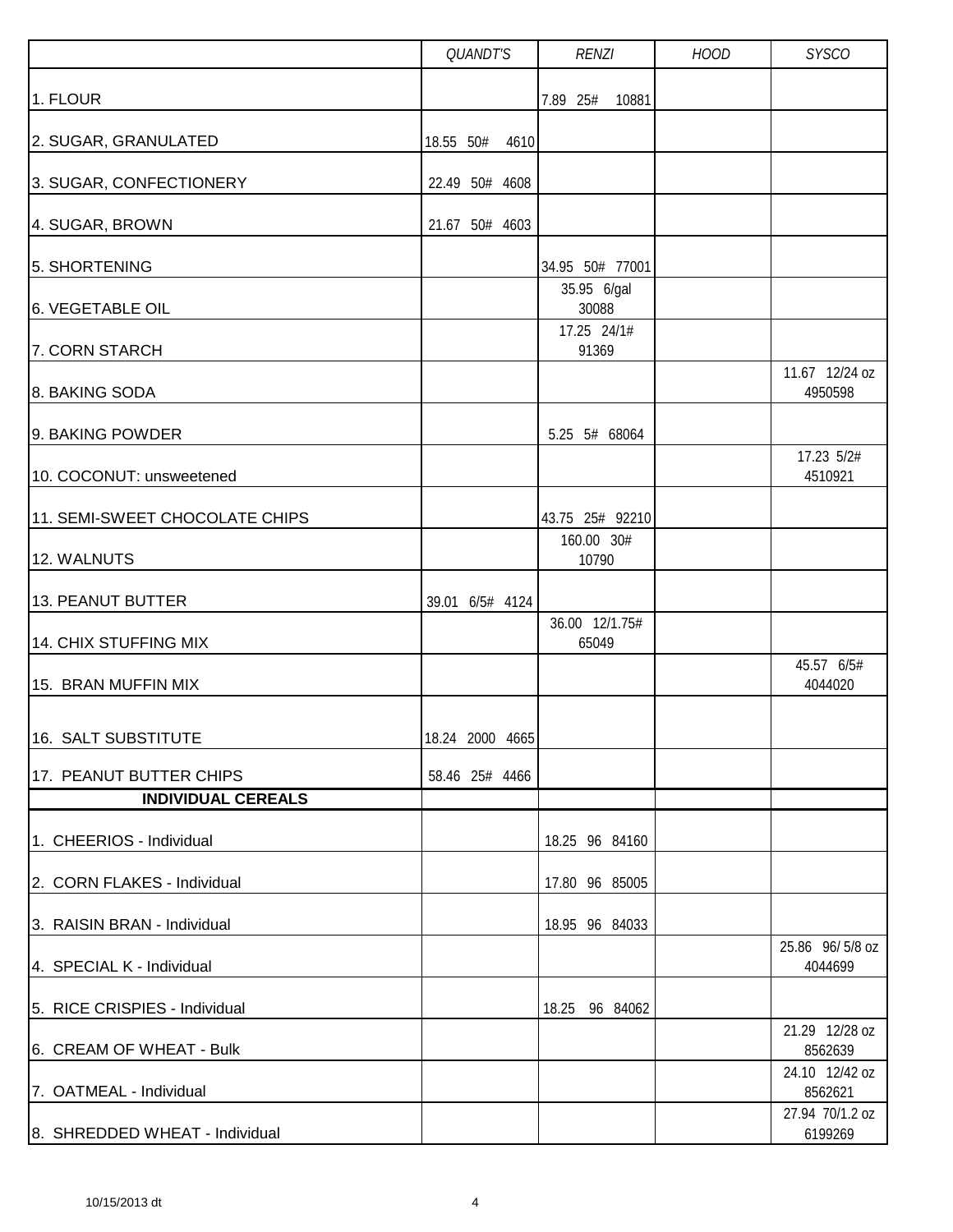|                                                                       | QUANDT'S           | <b>RENZI</b>             | <b>HOOD</b> | <b>SYSCO</b>                                                    |
|-----------------------------------------------------------------------|--------------------|--------------------------|-------------|-----------------------------------------------------------------|
| 9. SHREDDED WHEAT - Bulk                                              |                    |                          |             |                                                                 |
| 10. CREAM OF WHEAT - Individual                                       |                    |                          |             |                                                                 |
| 11. BRAN FLAKES - Individual                                          |                    | 17.80 96 84040           |             |                                                                 |
| <b>DESSERT MIXES</b>                                                  |                    |                          |             |                                                                 |
| 1. BANANA NUT MUFFIN MIX                                              |                    | 59.00 6/5#<br>28008      |             |                                                                 |
| 2. BLUEBERRY MUFFIN MIX                                               |                    | 27.00 6/5#<br>28424      |             |                                                                 |
| 3. BASIC MUFFIN MIX                                                   |                    | 26.00 6/5#<br>28418      |             |                                                                 |
| 4. BROWNIE MIX                                                        |                    | 23.90 6/5#<br>28420      |             |                                                                 |
| 5. ANGELFOOD CAKE                                                     |                    |                          |             | 37.80 12/16 oz<br>4045621                                       |
| <b>6. SPICE CAKE MIX</b>                                              | 31.56 6/5#<br>6450 |                          |             |                                                                 |
| 7. READY TO SPREAD ICING: MUST BE SHELF<br>STABLE CHOCOLATE & VANILLA |                    |                          |             | 2/11# 50.73 choc<br>fudge 4158929 /<br>50.63 vanilla<br>4046124 |
| 8. CAKE MIXES: Yellow/White/Chocolate<br>9. CARROT CAKE MIX           |                    | 6/5# 21.25 choc<br>28427 |             | 6/5# 20.87 yel<br>6530406 & wh<br>6530422                       |
| 10. DIABETIC CAKE MIXES: Yellow/White/Chocolate                       |                    |                          |             | 6/16 oz 22.70<br>Van:6094528 / 22.58<br>Choc:6094536            |
| 11. SMOOTH SPREAD ICING (add water)                                   |                    |                          |             | 57.11 6/5#<br>4046116<br>58.79 6/24 oz                          |
| 12. EGG CUSTARD - No Bake<br>13. CHEESECAKE                           |                    |                          |             | 5586086<br>63.93 6/4#<br>1678481                                |
| 14. GINGERBREAD MIX                                                   |                    |                          |             | 25.37 6/5#<br>8946451                                           |
| 15. CORN MUFFIN MIX                                                   |                    | 20.69 6/5#<br>28418      |             |                                                                 |
| <b>COOKING PRODUCTS</b>                                               |                    |                          |             |                                                                 |
| 1. BEEF SOUP BASE LOW SODIUM                                          |                    | 51.00 12/1#<br>57716     |             |                                                                 |
| 2. CHICKEN SOUP BASE LOW SODIUM                                       |                    | 42.00 12/1#<br>57715     |             |                                                                 |
| 3. SOY SAUCE LOW SODIUM                                               |                    |                          |             | 37.54 6/.5 gal<br>4897641                                       |
| 4. PORK GRAVY MIX                                                     | 34.19 8/1# 7085    |                          |             |                                                                 |
| 5. TURKEY GRAVY MIX                                                   |                    | 24.00 8/15 oz<br>28430   |             |                                                                 |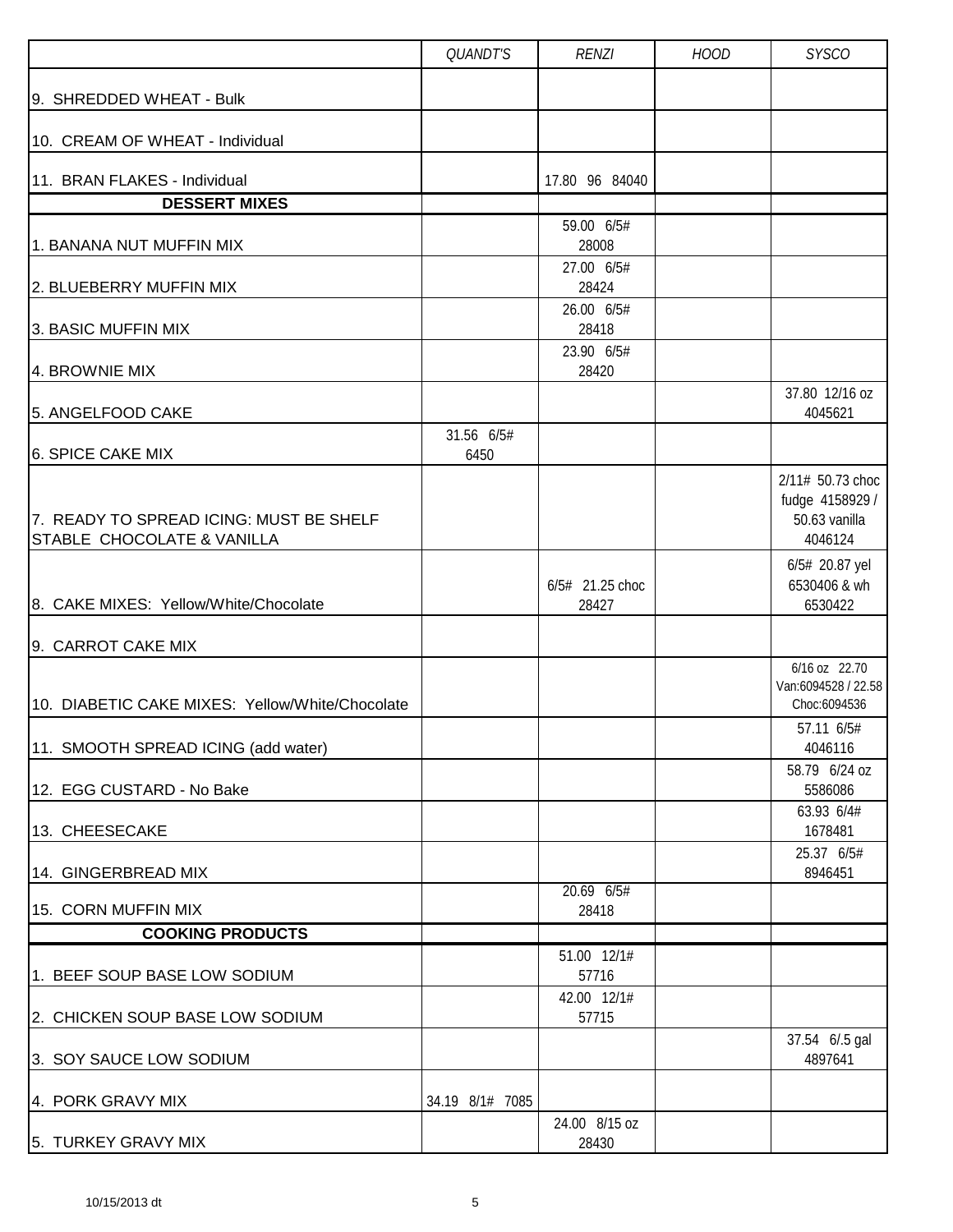|                                                                 | QUANDT'S         | <b>RENZI</b>              | <b>HOOD</b> | <b>SYSCO</b>                |
|-----------------------------------------------------------------|------------------|---------------------------|-------------|-----------------------------|
| 6. SAUSAGE GRAVY                                                |                  | 56.00 6/105 oz<br>10625   |             |                             |
| 7. WORCESTERSHIRE SAUCE                                         | 18.21 4/gal 5814 |                           |             |                             |
| 8. PANCAKE MIX                                                  |                  | 18.50 6/5#<br>28429       |             |                             |
| 9. BISQUICK MIX                                                 |                  | 19.99 6/5#<br>28237       |             |                             |
| 10. INSTANT BROTH & SEASONING - BEEF                            |                  | 39.00 6/50 ct<br>91235    |             |                             |
| 11. INSTANT BROTH & SEASONING - CHICKEN                         |                  | 39.00 6/50 ct<br>91236    |             |                             |
| 12. BEEF BROTH                                                  |                  | 24.40 12/48 oz<br>36575   |             |                             |
| 13. CHICKEN GRAVEY                                              |                  |                           |             | 37.45 12/5#<br>4220364      |
| 14. CHICKEN BROTH                                               |                  |                           |             | 22.96 12/49 oz<br>5568241   |
| 15. THICK-IT INSTANT HEALTHCARE FOOD<br>THICKENER - PC          |                  |                           |             | 12.87 100/6.5 gm<br>0101758 |
| 16. THICK-IT INSTANT HEALTHCARE FOOD<br><b>THICKENER - Bulk</b> |                  |                           |             | 60.07 25#<br>0102194        |
| <b>SALAD DRESSINGS</b>                                          |                  |                           |             |                             |
| 1. SALAD DRESSING Low Fat Ranch                                 |                  | 30.20 4/gal<br>56297 lite |             |                             |
| 2. SALAD DRESSING Low Fat French                                |                  |                           |             | 20.67 4/gal<br>4086567      |
| 3. SALAD DRESSING Low Fat Thousand Island                       |                  | 44.90 4/gal<br>56060 reg  |             |                             |
| 4. SALAD DRESSING Low Fat Golden Italian                        | 22.83 4/gal 8306 |                           |             |                             |
| <b>SPICES</b>                                                   |                  |                           |             |                             |
| 1. GARLIC 1.5#                                                  |                  | 10.50 5# 29135            |             |                             |
| 2. PEPPER 1#                                                    |                  | 69.00 12/16 oz<br>68535   |             |                             |
| 3. BASIL LEAVES 5.5 oz                                          |                  |                           |             | 12.76 5# 5421318            |
| 4. CHIVES, DRIED 1.12 oz                                        |                  | 21.50 6/1 oz<br>68086     |             |                             |
| 5. PARSLEY FLAKES 11 oz                                         |                  | 50.00 6/10 oz<br>68252    |             |                             |
| 6. ONIONS 3# dehydrated                                         |                  |                           |             | 38.17 6/2#<br>5865498       |
| 7. POULTRY SEASONING 10 oz                                      |                  |                           |             | 40.90 6/12 oz<br>5229562    |
| 8. CHILI POWDER                                                 |                  | 43.95 12/18 oz<br>68521   |             |                             |
| 9. MRS. DASH SALT SUBSTITUTE                                    |                  |                           |             | 14.48 300/.3 oz<br>1116052  |
| <b>SOUP</b>                                                     |                  |                           |             |                             |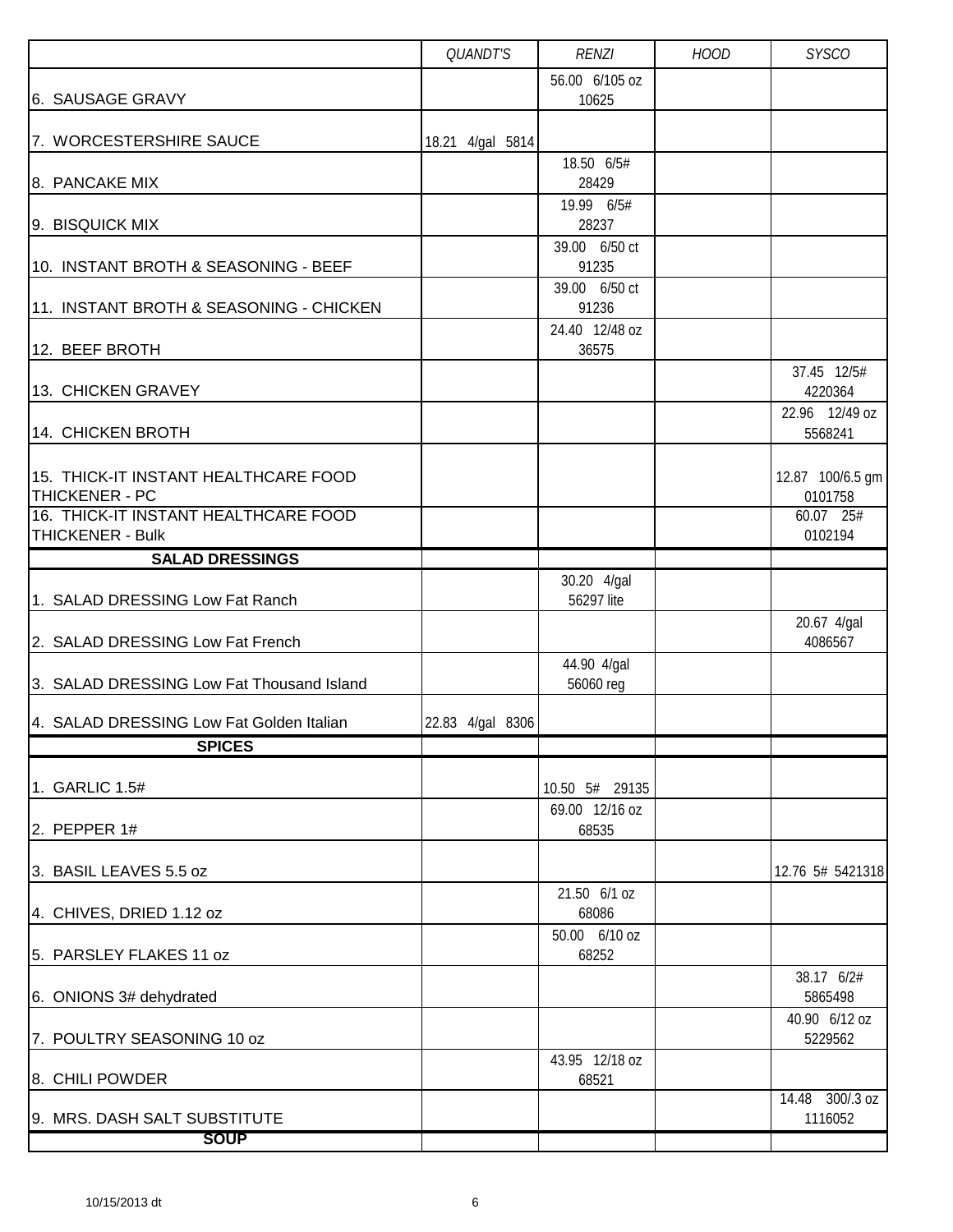|                                       | QUANDT'S                | <b>RENZI</b>                                                             | <b>HOOD</b> | <b>SYSCO</b>                |
|---------------------------------------|-------------------------|--------------------------------------------------------------------------|-------------|-----------------------------|
| 1. CR MUSHROOM LO-SO #5 CAN           | 48.64 12/5 lb<br>3492   |                                                                          |             |                             |
| 2. TOMATO LO-SO #5 CAN                |                         | 33.60 12/50 oz<br>11891                                                  |             |                             |
|                                       |                         |                                                                          |             | 17.51 24/7.25 oz            |
| 3. CHICKEN NOODLE LO-SO               |                         | 19.00 24/7.25 oz                                                         |             | 4104469                     |
| 4. VEGETABLE LO-SO                    |                         | 36977                                                                    |             |                             |
| 5. TOMATO LO-SO                       |                         |                                                                          |             | 16.09 24/7.25 oz<br>4013066 |
| 6. CREAM OF CHICKEN SOUP              |                         |                                                                          |             |                             |
| 7. CREAM OF MUSHROOM SOUP             |                         |                                                                          |             | 16.56 24/7.25 oz<br>4013041 |
| <b>FROZEN DESSERTS</b>                |                         |                                                                          |             |                             |
| 1. APPLE PIE RAW                      |                         | 24.95 6/46 oz<br>50132                                                   |             |                             |
| 2. APPLE PIE BAKED                    |                         |                                                                          |             | 26.18 6/48 oz<br>9787748    |
|                                       | 43.04 6/46 oz           |                                                                          |             |                             |
| 3. APPLE PIE SUGAR FREE               | 13025                   |                                                                          |             |                             |
| 4. CHERRY PIE RAW                     |                         | 34.00 6/46 oz<br>50143                                                   |             |                             |
| 5. DIET SUGAR FREE CHERRY PIE         | 60.92 6/46 oz<br>13024  |                                                                          |             |                             |
| 6. BLUEBERRY PIE RAW                  |                         | 31.50 6/46 oz<br>50144                                                   |             |                             |
| 7. DIET SUGAR FREE BLUEBERRY PIE      | 51.73 6/46 oz<br>13030  |                                                                          |             |                             |
| 8. CREAM PIES:                        |                         | 6/27 oz 26.50 choc<br>50120 / 25.70 bana<br>50131 / 25.80 cocon<br>50135 |             |                             |
| 9. FRUIT OF THE FOREST PIE            |                         |                                                                          |             | 38.24 6/48 oz<br>9785601    |
| 10. STRAWBERRY RHUBARB PIE            |                         |                                                                          |             | 27.73 6/46 oz<br>9785312    |
|                                       |                         | 51.50 4/10"                                                              |             |                             |
| 11. CARROT CAKE premade, 3 sheets/box |                         | 50010                                                                    |             |                             |
| 12. OATMEAL COOKIES - ready to bake   | 30.43 392/1 oz<br>14160 |                                                                          |             |                             |
| 13. LEMON PIE                         |                         |                                                                          |             | 29.39 6/36 oz<br>9788522    |
| 14. BOSTON CREAM PIE                  |                         | 30.80 6/33 oz<br>60136                                                   |             |                             |
| 15. DIABETIC COOKIES - ready to bake  |                         |                                                                          |             | 32.99 200/.75 oz<br>5754403 |
| 16. VANILLA ICE CREAM - individual    |                         | 5.35 24/4 oz<br>71011                                                    |             |                             |
| 17. CHOCOLATE ICE CREAM - individual  |                         | 5.35 24/4 oz<br>71012                                                    |             |                             |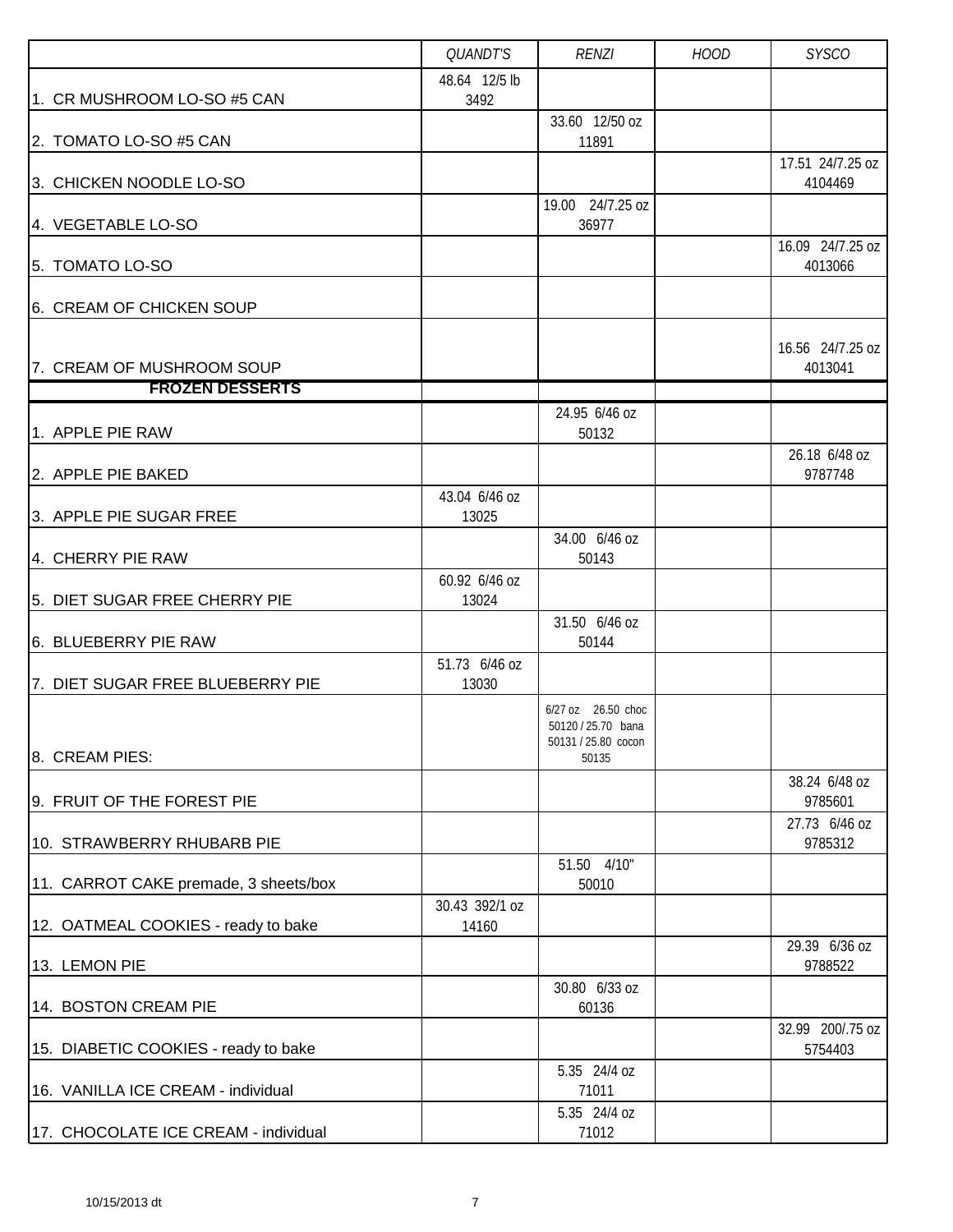|                                              | QUANDT'S         | <b>RENZI</b>            | <b>HOOD</b> | <b>SYSCO</b>               |
|----------------------------------------------|------------------|-------------------------|-------------|----------------------------|
|                                              |                  | 5.42 24/4 oz            |             |                            |
| 18. NSA VANILLA ICE CREAM - individual       |                  | 71009<br>5.42 24/4 oz   |             |                            |
| 19. NSA CHOCOLATE ICE CREAM - individual     |                  | 71002                   |             |                            |
| <b>JUICES</b>                                |                  |                         |             |                            |
| 1. ORANGE                                    |                  | 23.95 12/46 oz<br>47057 |             |                            |
| 2. PINEAPPLE                                 |                  |                         |             | 21.21 12/46 oz<br>5748827  |
|                                              | 17.44 12/46 oz   |                         |             |                            |
| 3. APPLE                                     | 2600             |                         |             |                            |
| 4. TOMATO                                    |                  |                         |             | 12.54 12/46 oz<br>4081584  |
| 5. CRANBERRY                                 |                  |                         |             | 21.94 12/46 oz<br>8910558  |
|                                              |                  |                         |             | 21.02 48/5.5 oz            |
| 6. V-8 EZO LO SO, low sodium                 |                  |                         |             | 5142187                    |
| 7. ORANGE JUICE EZO                          |                  |                         |             | 16.68 48/5.5 oz<br>4164018 |
|                                              |                  |                         |             | 16.65 48/5.5 oz            |
| 8. CRANBERRY EZO                             |                  |                         |             | 4164364                    |
| 9. GRAPEFRUIT EZO                            |                  |                         |             | 15.52 48/5.5 oz<br>4164026 |
|                                              |                  |                         |             | 17.02 48/6 oz              |
| 10. PINEAPPLE EZO                            |                  |                         |             | 4121950                    |
| 11. APPLE EZO                                |                  |                         |             | 16.67 48/5.5 oz<br>4164034 |
| 12. GRAPE JUICE                              |                  |                         |             | 23.77 12/46 oz<br>0475465  |
|                                              |                  |                         |             | 17.80 48/5.5 oz            |
| 13. PC GRAPE JUICE 5.5 oz                    |                  |                         |             | 4164497<br>14.10 48/6 oz   |
| 14. EZO TOMATOE JUICE                        |                  |                         |             | 5161658                    |
| 15. NO SUGAR JUICE - APPLE                   |                  |                         |             |                            |
| 16. NO SUGAR JUICE - ORANGE                  |                  |                         |             |                            |
| 17. NO SUGAR JUICE - GRAPE                   |                  |                         |             |                            |
| 18. NO SUGAR JUICE - PINEAPPLE               |                  |                         |             |                            |
| <b>BULK PRODUCTS</b>                         |                  |                         |             |                            |
| 1. TOMATO CATSUP                             |                  | 18.65 6/10#<br>57106    |             |                            |
| 2. SLICED BEETS                              | 17.20 6/10# 1340 |                         |             |                            |
| 3. DICED BEETS                               |                  |                         |             | 19.32 6/10#<br>4109328     |
| 4. SPAGHETTI SAUCE, comparable to Angela Mia |                  |                         |             | 17.41 6/10#<br>4189361     |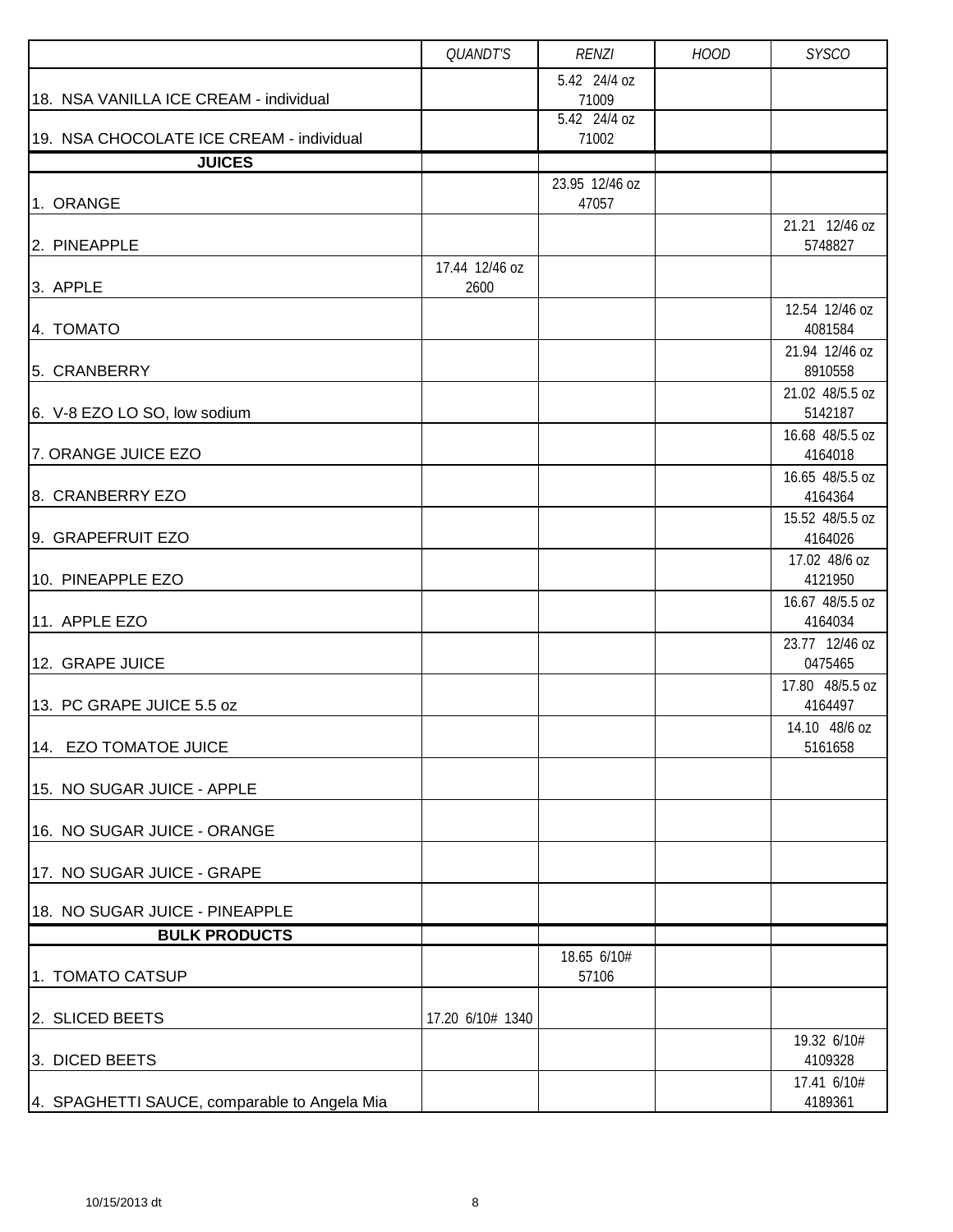|                                     | QUANDT'S            | <b>RENZI</b>                     | <b>HOOD</b> | <b>SYSCO</b>              |
|-------------------------------------|---------------------|----------------------------------|-------------|---------------------------|
|                                     |                     |                                  |             |                           |
| 5. GREEN PEPPERS                    |                     | 28.00 6/10#<br>60095 red & green |             |                           |
|                                     |                     | 37.69 6/10#                      |             |                           |
| 6. RED PEPPERS                      |                     | 59000                            |             |                           |
| 7. MUSHROOMS                        |                     | 37.15 6/10#<br>68025             |             |                           |
| 8. NORTHERN BEAN                    |                     |                                  |             | 18.69 6/10#<br>4062360    |
| 9. POTATO PEARL Vitamin C Enriched  |                     |                                  |             | 31.26 6/3.55#<br>4675138  |
| 10. STEWED TOMATO Grade A           |                     |                                  |             | 18.90 6/10#<br>5096474    |
| 11. TOMATO PASTE Grade A            | 27.09 6/10#<br>2277 |                                  |             |                           |
|                                     |                     | 28.50 6/10#                      |             |                           |
| 12. SWEET POTATOES, syrup Grade A   |                     | 92369                            |             |                           |
| 13. PIZZA SAUCE Grade A             |                     |                                  |             | 17.22 6/10#<br>4189387    |
|                                     |                     | 22.79 6/10#                      |             |                           |
| <b>14. POTATOES DICED</b>           |                     | 62084                            |             |                           |
| 15. TOMATO SAUCE                    |                     |                                  |             | 16.18 6/10#<br>4001921    |
| 16. FRESH VAC PACKED DICED POTATOES |                     |                                  |             | 14.63 2/10#<br>2598159    |
| 17. CANNONBALL BBQ SAUCE            |                     |                                  |             | 17.31 4/gal<br>8902134    |
| 18. CANNED BEEF STEW                |                     | 65.00 6/10#<br>66067             |             |                           |
| 19. CANNED CREAM STYLE CORN         |                     |                                  |             | 19.36 6/10#<br>0582106    |
| 20. CANNED CHILI SAUCE              |                     |                                  |             | 23.62 6/10<br>5096490     |
| 21. CANNED GREEN BEANS              |                     | 17.59 6/10#<br>62017             |             |                           |
| 22. CANNED WAX BEANS                |                     | 20.00 6/10#<br>62012             |             |                           |
| 23. CANNED KIDNEY BEANS             |                     | 20.49 6/10#<br>62026             |             |                           |
| 24. BROWN GRAVEY                    |                     |                                  |             | 23.89 12/50 oz<br>4184727 |
| 25. PINTO BEANS                     |                     |                                  |             | 17.57 6/10#<br>3362274    |
| 26. LOW FAT MAYONNAISE              |                     |                                  |             | 18.29 4/gal<br>6912735    |
| 27. COLE SLAW DRESSING              |                     |                                  |             | 32.80 4/gal<br>4002499    |
| 28. ITALIAN BREADCRUMBS             |                     | 25.00 6/5#<br>29131              |             |                           |
| 29. POTATO - SLICED - DEHYRATED     |                     | 44.00 4/5#<br>34138              |             |                           |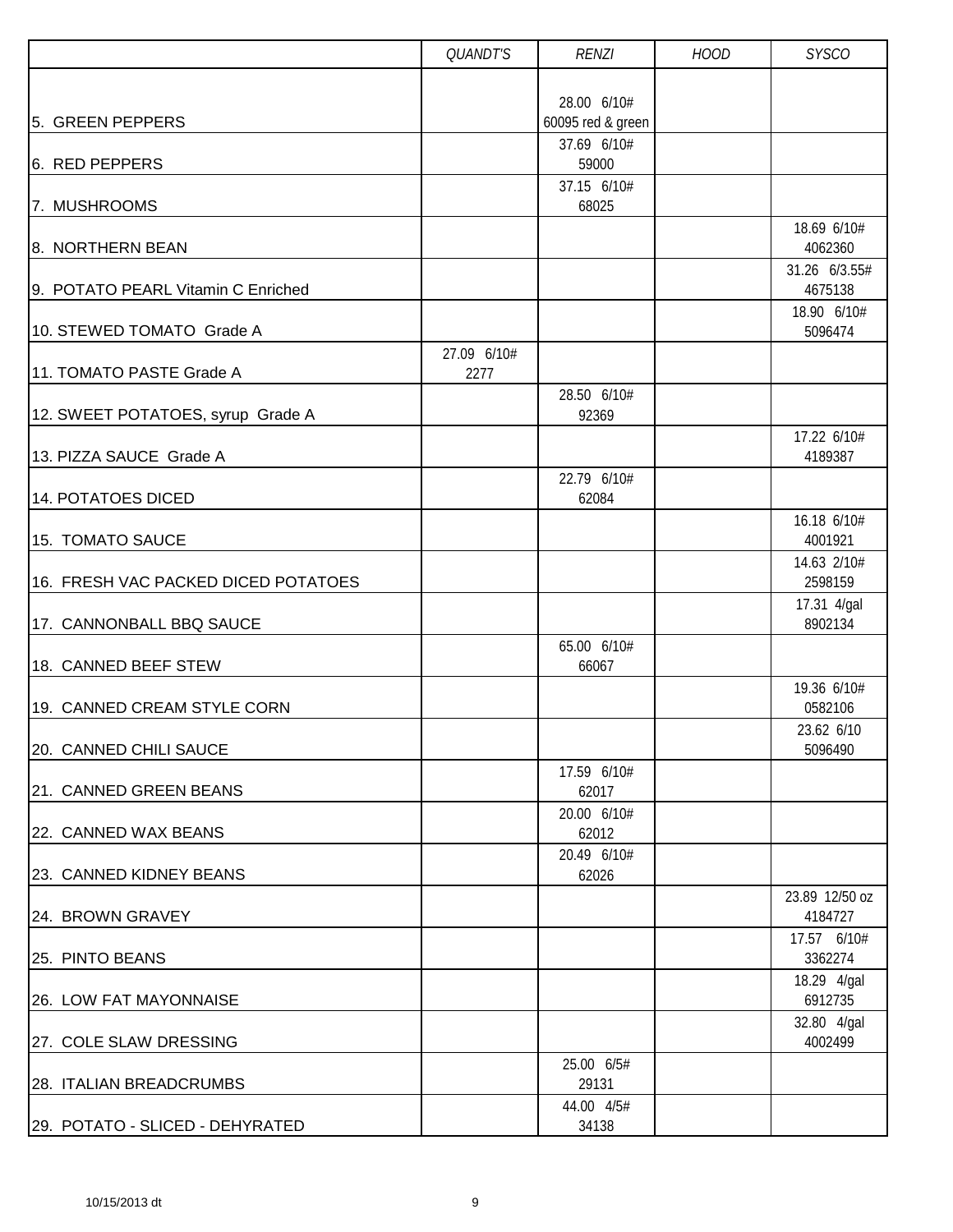|                                                                                                   | QUANDT'S               | <b>RENZI</b>            | <b>HOOD</b> | <b>SYSCO</b>                                                                  |
|---------------------------------------------------------------------------------------------------|------------------------|-------------------------|-------------|-------------------------------------------------------------------------------|
|                                                                                                   |                        | 47.00 12/20.35 oz       |             |                                                                               |
| 30. POTATO - SCALLOPED 20.35 oz                                                                   |                        | 34165                   |             |                                                                               |
| <b>FRUITS</b>                                                                                     |                        |                         |             |                                                                               |
| 1. APPLESAUCE Unsweetened, Grade A                                                                | 20.26 6/10# 127        |                         |             |                                                                               |
| 2. PC APPLESAUCE, 40Z                                                                             |                        |                         |             | 23.10 72/4 oz<br>6818579                                                      |
| 3. CRANBERRY SAUCE Whole, Grade A                                                                 |                        |                         |             | 44.17 6/10#<br>5729983                                                        |
| 4. CRANBERRY SAUCE, Jellied, Grade A                                                              |                        | 33.95 6/10#<br>64050    |             |                                                                               |
| 5. FRUIT COCKTAIL                                                                                 |                        | 28.00 6/10#<br>63101    |             |                                                                               |
| 6. PEACHES yellow, light cling halves, Grade A                                                    |                        |                         |             | 28.65 6/10#<br>4331914                                                        |
| 7. PEACHES sliced, light Grade A                                                                  |                        | 29.00 6/10#<br>63043    |             |                                                                               |
| 8. PEARS halves, light Grade A                                                                    |                        | 25.50 6/10#<br>64011    |             |                                                                               |
| 9. PEARS pieces, light Grade A<br>10. CRUSHED PINEAPPLE: fancy, juice Hawaiian<br>Coarse, Grade A | 25.81 6/10# 645        | 22.09 6/10#<br>64045    |             |                                                                               |
| 11. SLICED APPLES: sliced, juice or water packed,<br>Grade A                                      | 25.96 6/10# 102        |                         |             |                                                                               |
| 12. PINEAPPLE TIDBITS: light, Grade A                                                             |                        | 20.49 6/10#<br>64043    |             |                                                                               |
| 13. PINEAPPLE, sliced, juice packed, Grade A                                                      |                        | 23.75 6/10#<br>63037    |             |                                                                               |
| 14. MANDARIN ORANGE, sections, light                                                              |                        | 21.90 6/10#<br>66031    |             |                                                                               |
| 15. FRUIT MEDLEY, Festival/Classic, melon pieces,<br>grapes, etc                                  |                        |                         |             | 14.90 1/8#<br>2527786                                                         |
| 16. TROPICAL FRUIT, papaya, banana, etc.                                                          |                        | 28.00 6/10#<br>64030    |             |                                                                               |
| 17. SEEDLESS RAISINS                                                                              |                        | 42.00 24/15 oz<br>92348 |             | 27.78 144/1.5 oz<br>9387317                                                   |
| 18. FROZEN STRAWBERRIES, UNSWEETENED                                                              |                        |                         |             | 32.51 30#<br>0835625 sortouts                                                 |
| 19. FROZEN STRAWBERRIES, SWEETENED                                                                |                        |                         |             | 46.84 6/6.5#<br>7652409                                                       |
| 20. FRUIT CUPS                                                                                    |                        |                         |             | 48/4 oz 20.81<br>peach 9704917 /<br>22.07 mix 9705047 /<br>20.56 pear 9704974 |
| 21. APRICOTS                                                                                      |                        |                         |             | 31.60 6/10#<br>0029078                                                        |
| <b>VEGETABLES - FROZEN</b>                                                                        |                        |                         |             |                                                                               |
| 1. CUT GREEN BEANS, Grade A                                                                       |                        |                         |             | 11.98 20#<br>0438653                                                          |
| 2. CUT WAX BEANS, Grade A                                                                         | 22.25 12/2.5#<br>12058 |                         |             |                                                                               |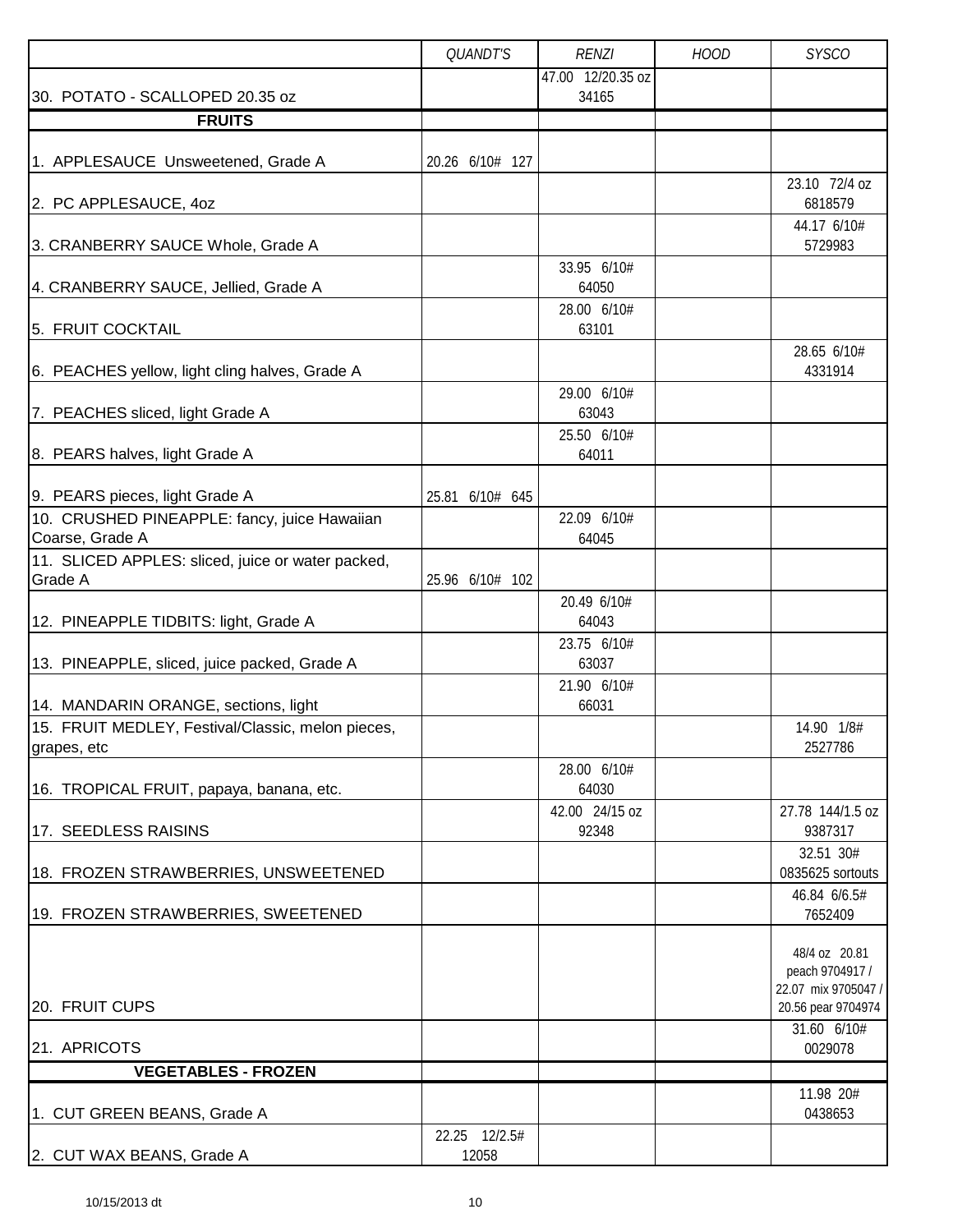|                                         | QUANDT'S               | <b>RENZI</b>         | <b>HOOD</b> | <b>SYSCO</b>                        |
|-----------------------------------------|------------------------|----------------------|-------------|-------------------------------------|
| 3. CUT BROCCOLI, Grade A                |                        | 12.89 20# 45131      |             | 18.37 12/2#                         |
| 4. BRUSSEL SPROUTS, Grade A             |                        |                      |             | 7288091                             |
| 5. CUT CARROTS, Grade A                 |                        | 10.55 20# 45132      |             |                                     |
| 6. BABY CARROTS, whole Grade A          | 14.55 20# 12106        |                      |             |                                     |
| 7. SPINACH, chopped Grade A             | 14.55 12/3#<br>12084   |                      |             |                                     |
| 8. CAULIFLOWER, grade A                 |                        |                      |             | 16.41 12/2#<br>3772514              |
| 9. CORN, Grade A                        |                        | 15.29 20# 45133      |             |                                     |
| 10. MIXED VEGETABLES Grade A, 5 way mix |                        | 14.30 20# 45134      |             |                                     |
| 11. ORIENTAL BLEND, Grade A             |                        | 18.95 20# 45259      |             | 17.69 12/2#<br>8491383              |
| 12. SWEET PEAS, Grade A                 | 15.19 20# 12114        |                      |             |                                     |
| 13. PEAS/CARROTS, Grade A               | 21.04 12/2.5#<br>12079 |                      |             |                                     |
| 14. HUBBARD SQUASH, Grade A             | 32.04 12/4#<br>12091   |                      |             |                                     |
| 15. ASPARAGUS, Grade A                  | 27.11 6/2.5#<br>12005  |                      |             |                                     |
| 16. IT CUT GREEN BEANS, Grade A         |                        | 19.18 12/2#<br>45254 |             |                                     |
| 17. BROCCOLI SPEARS, Grade A            |                        |                      |             | 16.95 12/2#<br>7288119              |
| 18. LIMA BEANS, Grade A                 | 33.03 12/2.5#<br>12008 |                      |             |                                     |
| 19. CAPRI MIX, Grade A                  |                        |                      |             | 16.02 12/2#<br>1528769<br>23.96 30# |
| 20. ITALIAN MIX, Grade A                |                        |                      |             | 3960317                             |
| 21. WINTER BLEND, Grade A               |                        |                      |             | 21.75 30#<br>3890969                |
| 22. SCAND BLEND, Grade A                |                        |                      |             | 19.84 12/2#<br>1474980              |
| 23. JAPANESE STIR FRY, Grade A          | 22.51 12/2#<br>12068   |                      |             |                                     |
| 24. FAJITA STRIPS 12-2#                 | 22.80 12/2#<br>12092   |                      |             |                                     |
| 25. CALIFORNIA BLEND, Grade A           |                        | 13.75 20# 44601      |             |                                     |
| 26. BREAKFAST CUBE POTATOES             |                        |                      |             | 19.26 6/5#                          |
| 27. FRENCH GREEN BEANS                  |                        | 15.55 20# 45310      |             |                                     |
| 28. DICED ONIONS                        |                        | 12.30 20# 45295      |             |                                     |
| 29. FRENCH FRIES                        |                        | 13.50 6/5#<br>34115  |             |                                     |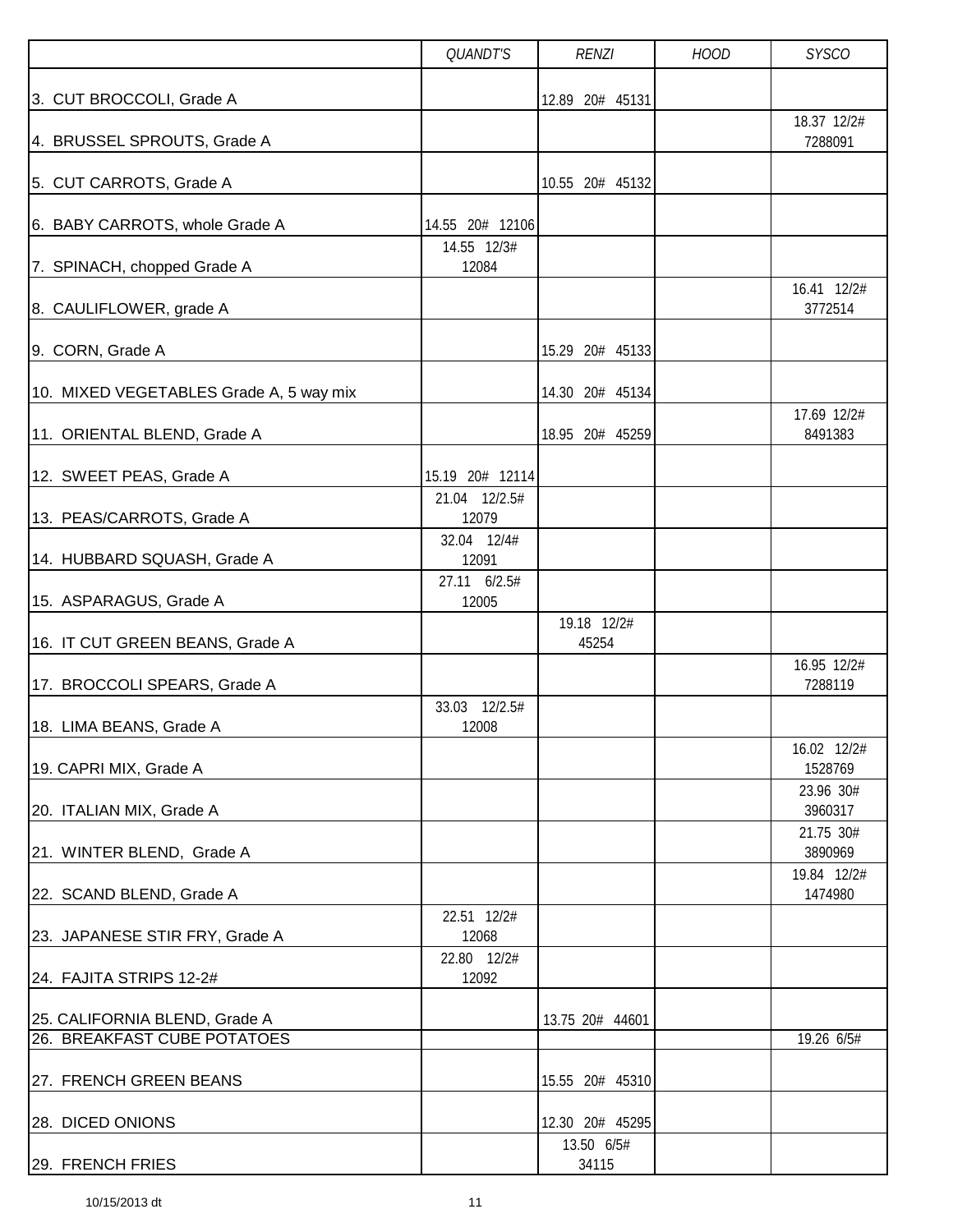|                                 | QUANDT'S                          | <b>RENZI</b>                    | <b>HOOD</b> | <b>SYSCO</b>                                                                                    |
|---------------------------------|-----------------------------------|---------------------------------|-------------|-------------------------------------------------------------------------------------------------|
| 30. FROZEN ZUCCHINI             | 24.17 12/3#<br>12090              |                                 |             |                                                                                                 |
| 31. FROZEN PEARL ONIONS         | 24.10 12/2.5#<br>12087            |                                 |             |                                                                                                 |
| 32. FROZEN DICED GREEN PEPPERS  |                                   |                                 |             | 19.37 12/2#<br>1876069                                                                          |
| <b>PUDDING</b>                  |                                   |                                 |             |                                                                                                 |
| 1. REGULAR CHOCOLATE            |                                   | 23.05 6/10#<br>73147            |             |                                                                                                 |
| 2. REGULAR BUTTERSCOTCH         | 24.10 6/10# 6112                  |                                 |             |                                                                                                 |
| 3. REGULAR VANILLA              |                                   |                                 |             | 21.98 12/24 oz<br>4010922                                                                       |
| 4. REGULAR PISTACHIO            | 60.66 12/24 oz<br>6055 spec order |                                 |             |                                                                                                 |
| 5. SUGAR FREE                   |                                   |                                 |             | 12/3.5 oz 18.32<br>choc:6798658 / 18.53<br>van:6798637                                          |
| 6. SNACK PACK PUDDINGS          |                                   |                                 |             | 48/3.5 oz 14.28<br>butter:6213615 &<br>tapicoa:6051452 /<br>14.59 choc:5661582<br>& van:5763834 |
| 7. DIABETIC SNACK PACK PUDDINGS |                                   |                                 |             | 48/4 oz 20.26<br>rice:6959159 / 19.94<br>tapioca: 1642362 &<br>van:2619500                      |
| 8. TAPIOCA PUDDING              |                                   |                                 |             | 26.81 6/10#<br>4011102                                                                          |
| 9. LEMON PUDDING                | 24.10 6/10#<br>6114               |                                 |             |                                                                                                 |
| <b>JELLO</b>                    |                                   |                                 |             |                                                                                                 |
|                                 |                                   |                                 |             | 12/24 oz 22.19<br>asst citrus:<br>4010344 / 22.07<br>asst red: 4010310 /<br>22.05 straw:        |
| 1. REGULAR                      |                                   |                                 |             | 4010476<br>24.21 18/2.75 oz                                                                     |
| 2. SUGAR FREE RED               |                                   |                                 |             | 7188711<br>23.24 18/2.75 oz                                                                     |
| 3. SUGAR FREE CITRUS            |                                   |                                 |             | 7188701                                                                                         |
| <b>DAIRY</b>                    |                                   |                                 |             |                                                                                                 |
| 1. MEXICAN SHREDDED CHEESE      |                                   |                                 |             | 47.39 4/5#<br>2406189                                                                           |
| 2. CHEESE, EXTRA SHARP, block   |                                   |                                 |             | 28.29 2/5#<br>3812971                                                                           |
| 3. CHEESE AMER PROCESSED SLICED |                                   | 44.00 4/5#<br>25038 w / 25039 y |             |                                                                                                 |
| 4. MAYONNAISE                   |                                   |                                 |             | 19.92 4/gal<br>4002432                                                                          |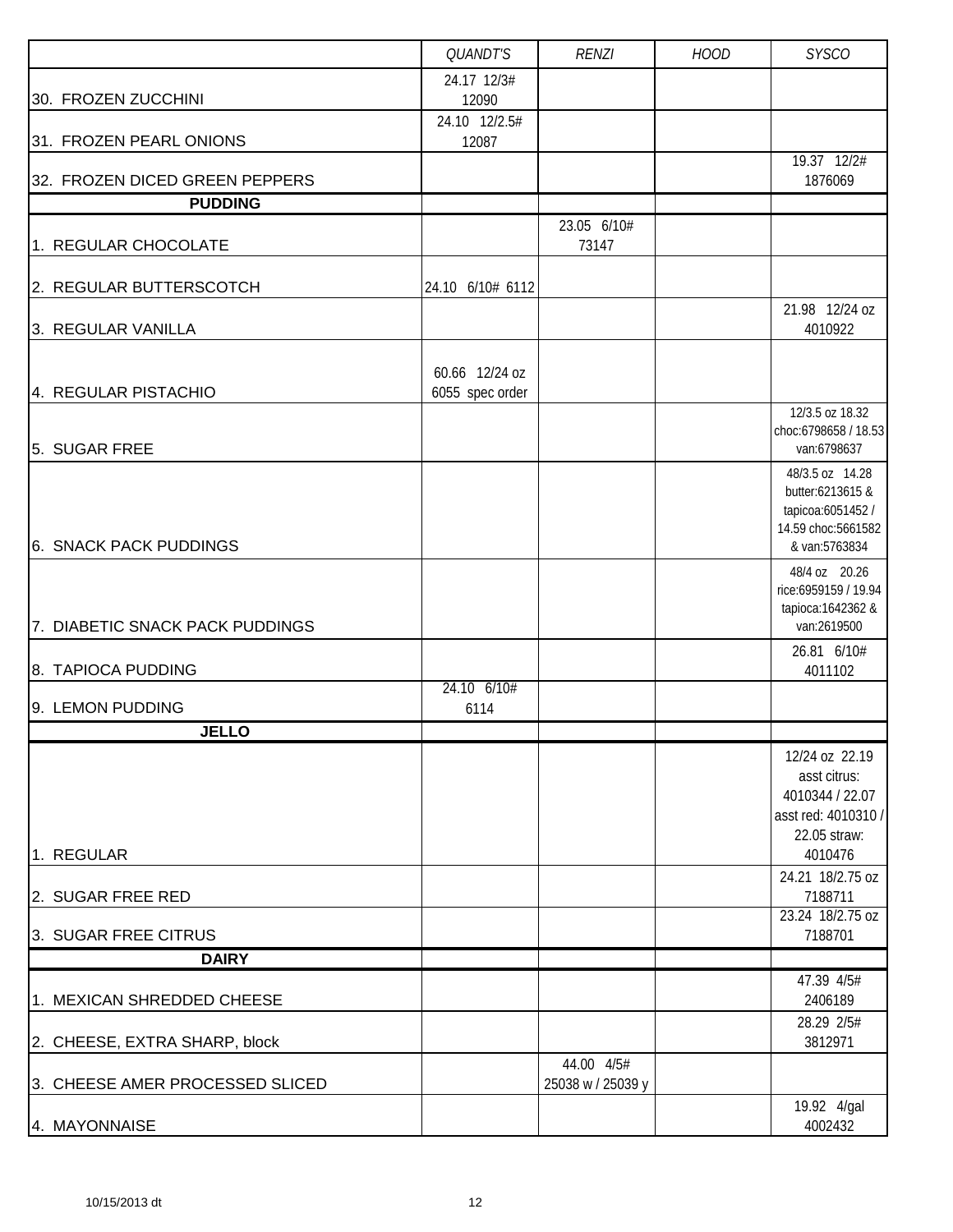|                                                         | QUANDT'S                  | <b>RENZI</b>          | <b>HOOD</b> | <b>SYSCO</b>                          |
|---------------------------------------------------------|---------------------------|-----------------------|-------------|---------------------------------------|
|                                                         |                           | 18.95 30/1#           |             |                                       |
| 5. MARGARINE                                            | 2.37 lb 4/5#              | 29088                 |             | 71.07 6/5#                            |
| 6. MOZZARELLA CHEESE SHREDDED                           | 37614                     |                       |             | 7483654                               |
|                                                         |                           | 2.63 lb $5#$ bag      |             |                                       |
| 7. PARMESAN CHEESE                                      |                           | 25600                 |             |                                       |
| 8. PIZZA CRUST, 12x16" rectangular par baked            |                           | 25.00 18/16"<br>37807 |             |                                       |
|                                                         |                           | 15.00 48/4 oz         |             |                                       |
| 9. YOGURT: 24/4 oz CONTAINERS PER CASE                  |                           | 26082                 |             |                                       |
| 10. LOWFAT COTTAGE CHEESE                               |                           | 39.29 6/5#<br>29028   |             |                                       |
| 11. SHREDDED SHARP CHEESE                               |                           |                       |             | 51.95 4/5#<br>1159946                 |
|                                                         |                           |                       |             | 26.90 3/gal                           |
| 12. LIQUID BUTTER                                       |                           |                       |             | 4577391                               |
|                                                         |                           |                       |             | 44.13 12/32 oz                        |
| 13. READY WHIP TOPPING                                  |                           |                       |             | 7500570                               |
| 14. PC MARGARINE cups                                   |                           |                       |             | 14.08 900/5 gm<br>6631123             |
|                                                         |                           |                       |             | 19.11 720/5 gm<br>8415242             |
| 15. PC BUTTER cups                                      |                           | 39.29 6/5#            |             |                                       |
| 16. 1% COTTAGE CHEESE                                   |                           | 29028                 |             |                                       |
|                                                         |                           | 28.15 6/5#            |             |                                       |
| 17. SOUR CREAM                                          |                           | 25325                 |             |                                       |
|                                                         |                           |                       |             | 17.79 48/4 oz<br>7849706 strawberry / |
| 18. LIGHT YOGURT - assorted flavors                     |                           |                       |             | blu raspberry                         |
|                                                         | 80.32 6/5#                |                       |             |                                       |
| 19. CHEESE, SWISS                                       | 37342<br>12.54 100/1 oz   |                       |             |                                       |
| 20. PC SOUR CREAM cups                                  | 10299                     |                       |             |                                       |
| <b>COOKIES &amp; CRACKERS</b>                           |                           |                       |             |                                       |
|                                                         | 21.91 200/2 ct<br>7944    |                       |             |                                       |
| 1. GRAHAM CRACKERS, individual packages                 |                           |                       |             | 15.63 500/2ct                         |
| 2. SALTINES UNSALTED TOPS, individual packages          |                           |                       |             | 4455028                               |
|                                                         |                           |                       |             | 6.99 500/2 pk                         |
| 3. SALTINE - KRISPY - individual pkgs                   |                           |                       |             | 4204996<br>37.54 120/1 oz             |
| 4. FIG NEWTONS/indivudual pkgs.                         |                           |                       |             | 4220554                               |
| 5. FIG NEWTONS #1                                       |                           |                       |             |                                       |
|                                                         | 25.87 210/1.5 oz          |                       |             |                                       |
| 6. SUGAR COOKIES frozen ready to bake dough             | 14165                     |                       |             |                                       |
| 7. PEANUT BUTTER COOKIES ready to bake frozen<br>dough  | 39.61 240/1 oz<br>13398   |                       |             |                                       |
| 8. CHOCOLATE CHIP COOKIES frozen ready to bake<br>dough | 25.87 210/1.5 oz<br>14163 |                       |             |                                       |
|                                                         |                           |                       |             | 29.67 120/1 oz                        |
| 9. LORNA DOONE COOKIE                                   |                           |                       |             | 4125852                               |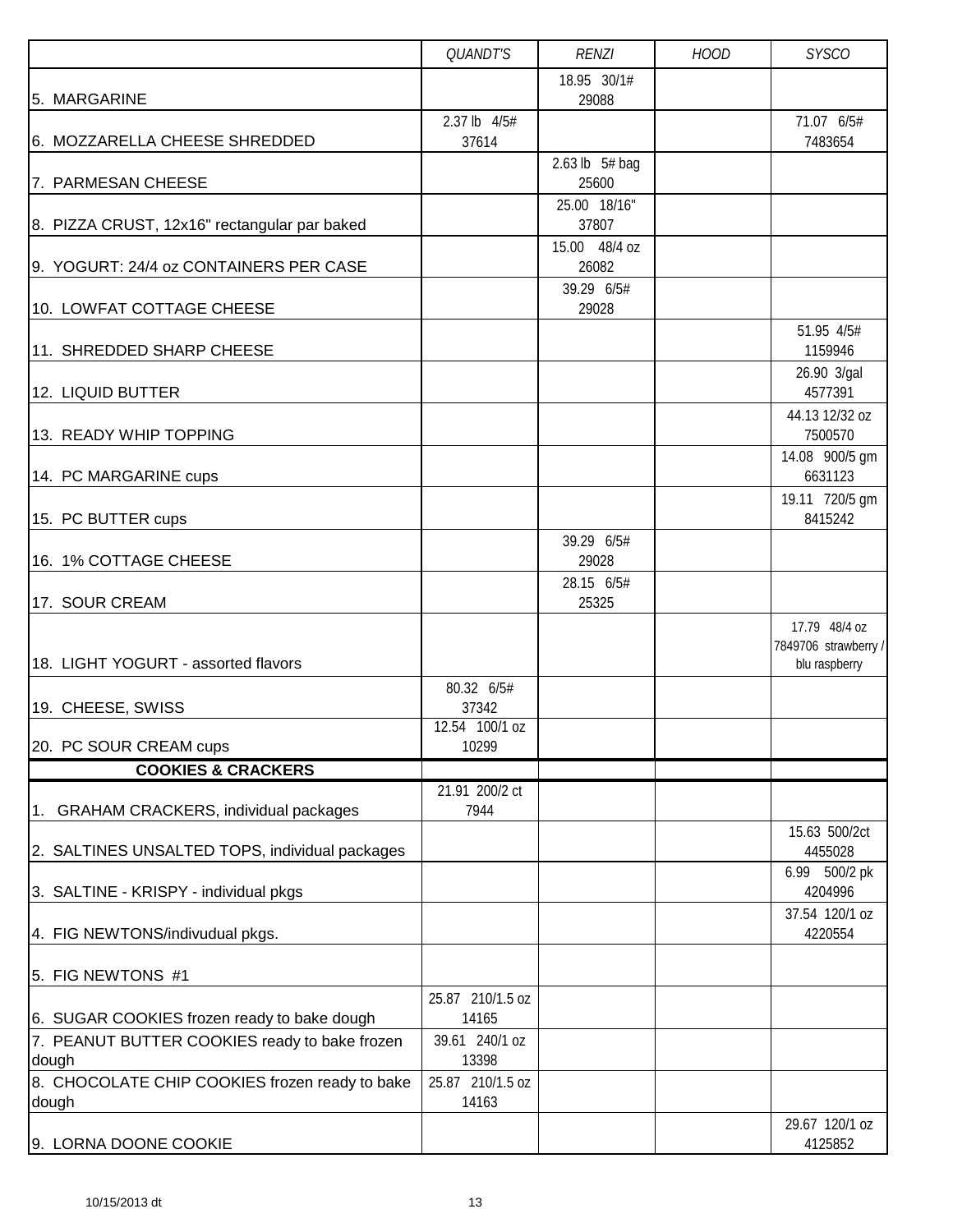|                                                 | QUANDT'S               | <b>RENZI</b>    | <b>HOOD</b> | <b>SYSCO</b>                    |
|-------------------------------------------------|------------------------|-----------------|-------------|---------------------------------|
|                                                 | 44.43 120/3 ct         |                 |             |                                 |
| 10. SUGAR FREE COOKIE: Lemon                    | 7808                   |                 |             |                                 |
| SUGAR FREE COOKIE: Chocolate                    | 45.30 120/3 ct<br>7800 |                 |             |                                 |
|                                                 |                        |                 |             | 38.71 120/8 ct                  |
| SUGAR FREE COOKIE: Short Bread                  |                        |                 |             | 3294980                         |
|                                                 |                        |                 |             |                                 |
| 11. WHITE CHIP MACADAMIAN NUT - frozen ready to |                        |                 |             | 45.04 213/1.5 oz                |
| bake dough<br><b>MISC</b>                       |                        |                 |             | 7220684                         |
|                                                 |                        |                 |             | 17.23 144/1.5 oz                |
| 1. FROZEN FRENCH TOAST                          |                        |                 |             | 3580487                         |
| 2. FROZEN WAFFLES                               |                        |                 |             |                                 |
|                                                 |                        | 11.49 144 46023 |             | 10.15 144/1.2 oz                |
| 3. FROZEN PANCAKES                              |                        |                 |             | 0669200                         |
|                                                 |                        |                 |             | 20.12 120/2 oz                  |
| 4. READY MADE BISCUITS 3"                       |                        |                 |             | 5622873                         |
| 5. READY MADE BISCUITS 2"                       |                        |                 |             | 22.30 175/1 oz<br>5655097       |
|                                                 |                        |                 |             | 2385748 / 16.23                 |
|                                                 |                        |                 |             | 8.25" 20/12 ct                  |
|                                                 |                        |                 |             | 2385763 / 22.91                 |
|                                                 |                        |                 |             | 10" 16/12 ct                    |
|                                                 |                        |                 |             | 2385771 / 28.60<br>12" 12/12 ct |
| <b>6. TORTILLA SHELLS</b>                       |                        |                 |             | 7327844                         |
|                                                 |                        |                 |             | 10.37 6/17 oz                   |
| 7. SPRAY COATING (pan)                          |                        |                 |             | 4135380                         |
|                                                 | 19.70 6/25 ct          |                 |             |                                 |
| 8. SUGAR FREE HOT CHOCOLATE - individual        | 5126                   |                 |             | 13.89 100/1 oz                  |
| 9. PC SUGAR FREE PANCAKE SYRUP                  |                        |                 |             | 5932280                         |
|                                                 |                        | 7.69 100/1.5 oz |             |                                 |
| 10. PC PANCAKE SYRUP                            |                        | 67150           |             |                                 |
| 11. PC HALF & HALF                              |                        |                 |             | 10.03 400/3/8 oz<br>7459068     |
|                                                 |                        | 25.99 200/.5 oz |             |                                 |
| 12. PC PEANUT BUTTER                            |                        | 67168           |             |                                 |
|                                                 |                        | 7.00 200/10 gm  |             |                                 |
| 13. PC JELLY - regular                          |                        | 67039           |             |                                 |
| 14. PC JELLY - diet                             |                        |                 |             | 14.71 200/12 gm<br>9778614      |
|                                                 |                        |                 |             | 23.46 36/14 oz                  |
| 15. KETCHUP - small bottle                      |                        |                 |             | 4560934                         |
|                                                 |                        |                 |             | 14.20 12/12 oz                  |
| 16. MUSTARD - small bottle                      |                        |                 |             | 4736070                         |
|                                                 | 108.58 24/14 oz        |                 |             |                                 |
| 17. 14 - 16 oz COFFEE                           | 9732                   |                 |             | 56.00 18/14 oz                  |
| 18. 14 - 16 oz DECAF COFFEE                     |                        |                 |             | 6958045                         |
|                                                 |                        |                 |             |                                 |
| 19. PC SALT SUBSTITUTE                          | 18.24 2000 4665        |                 |             |                                 |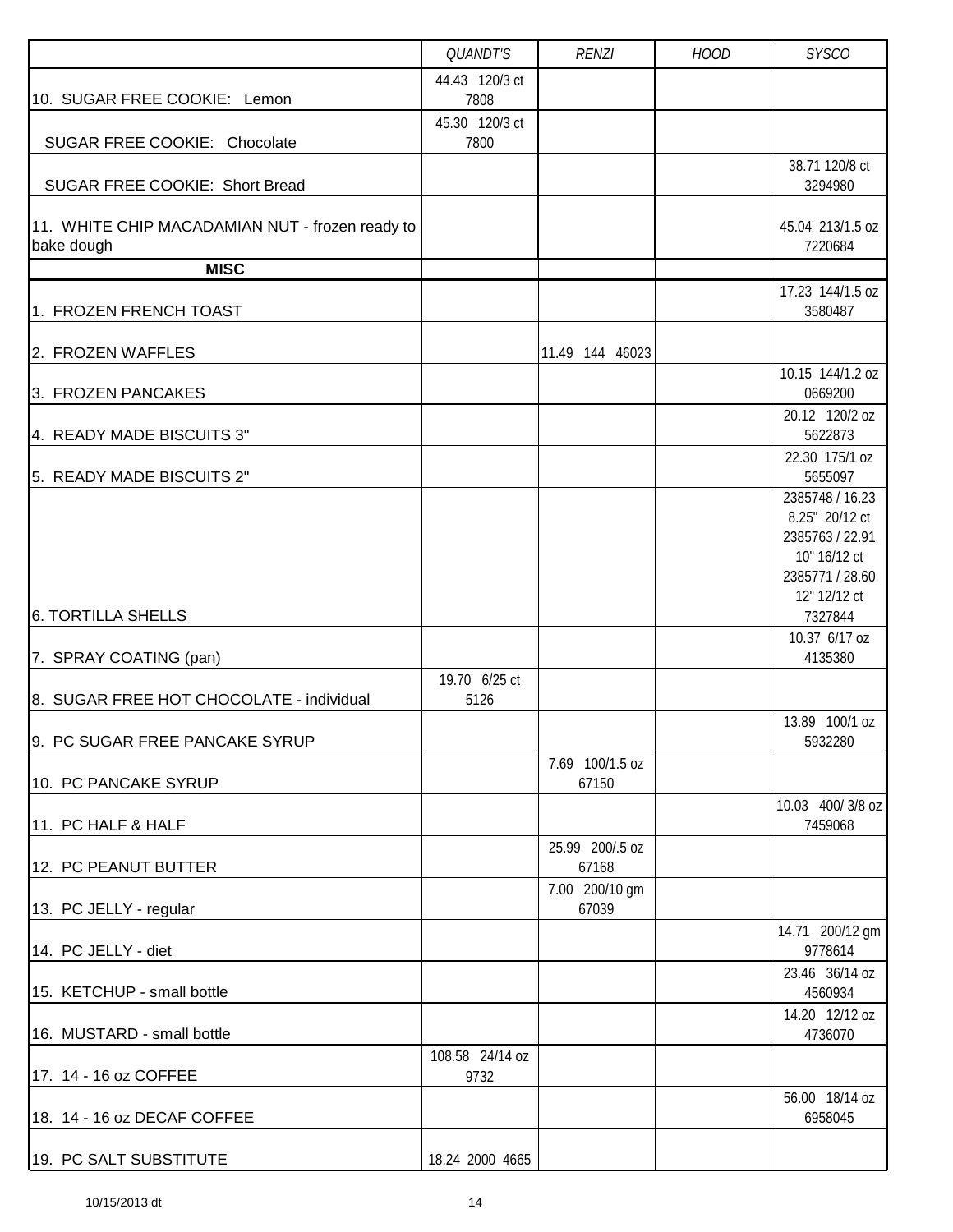|                                                      | QUANDT'S             | <b>RENZI</b>         | <b>HOOD</b>            | <b>SYSCO</b>                        |
|------------------------------------------------------|----------------------|----------------------|------------------------|-------------------------------------|
| 20. PC CREAM CHEESE                                  |                      |                      |                        | 12.16 100/.75 oz<br>4586590         |
|                                                      |                      | 17.39 6/10#          |                        |                                     |
| 21. GREEN BEANS                                      |                      | 63100<br>20.29 6/10# |                        |                                     |
| 22. WAX BEANS                                        |                      | 62012                |                        |                                     |
|                                                      | 20.76 6/10#          |                      |                        |                                     |
| 23. KIDNEY BEANS                                     | 1168                 |                      |                        |                                     |
| 24. BAKED BEANS (Gramma Brown)                       |                      |                      |                        | 38.65 6/10#<br>5123724              |
| 25. SUGAR FREE PUDDING - Individual ready to<br>make |                      |                      |                        | choc 6798658 / 18.38<br>van 6798637 |
| 26. SUGAR FREE JELLO - Individual ready to make      |                      |                      |                        | 24.21 18/2.75 oz<br>7188711         |
| 27. PC SALAD DRESSING (Italian LF)                   |                      |                      |                        | 10.30 60/1.5 oz<br>5954250          |
| 28. DIET CRANBERRY SAUCE                             |                      |                      |                        |                                     |
| 29. BOLOGNA - Wunderbar or equal                     |                      |                      |                        | 1.79 lb 2/10.75#<br>0194308         |
|                                                      | 10.87 60/1 oz        |                      |                        |                                     |
| 30. POTATO CHIP - regular 1 oz                       | 9425                 |                      |                        |                                     |
| 31. POTATO CHIP - BBQ - 1 oz                         |                      |                      |                        | 15.77 72/1 oz<br>0023705            |
| 32. POTATO CHIP - Sour Cream & Onion - 1 oz          |                      |                      |                        | 15.76 72/1 oz<br>0023747            |
| 33. TORTILLA CHIPS - 16 oz                           | 8.66 6/16 oz<br>7151 |                      |                        |                                     |
| 34. STRAWBERRY PRESERVES - 4#                        |                      |                      |                        | 34.05 6/4#<br>4184628               |
| 35. GRAPE JELLY - #10                                | 27.55 6/4# 4040      |                      |                        |                                     |
| 36. KOSHER MEALS - Pre-Packaged - Variety            |                      |                      |                        |                                     |
| <b>MILK</b>                                          |                      |                      |                        |                                     |
| 1) WHOLE MILK - Gallon                               |                      |                      | 13.92 4/gal 0320       |                                     |
|                                                      |                      |                      | 15.75 9/.5 gal         |                                     |
| 2) WHOLE MILK - 1/2 Gallon                           |                      |                      | 0189                   |                                     |
| 3) WHOLE MILK - 8 oz                                 |                      |                      | 11.50 50/8 oz<br>1551  |                                     |
| 4) SKIM MILK - 1/2 Gallon                            |                      |                      | 14.22 9/.5 gal<br>1059 |                                     |
| 5) SKIM MILK - 8 oz                                  |                      |                      | 9.85 50/8 oz<br>1554   |                                     |
| 6) 1% MILK - 1/2 Gallon                              |                      |                      | 14.49 9/.5 gal<br>0252 |                                     |
| 7) 1% MILK - 8 oz                                    |                      |                      | 9.90 50/8 oz<br>1553   |                                     |
| 8) FAT FREE MILK - CHOCOLATE - 8 oz                  |                      |                      | 10.90 50/8 oz<br>11244 |                                     |